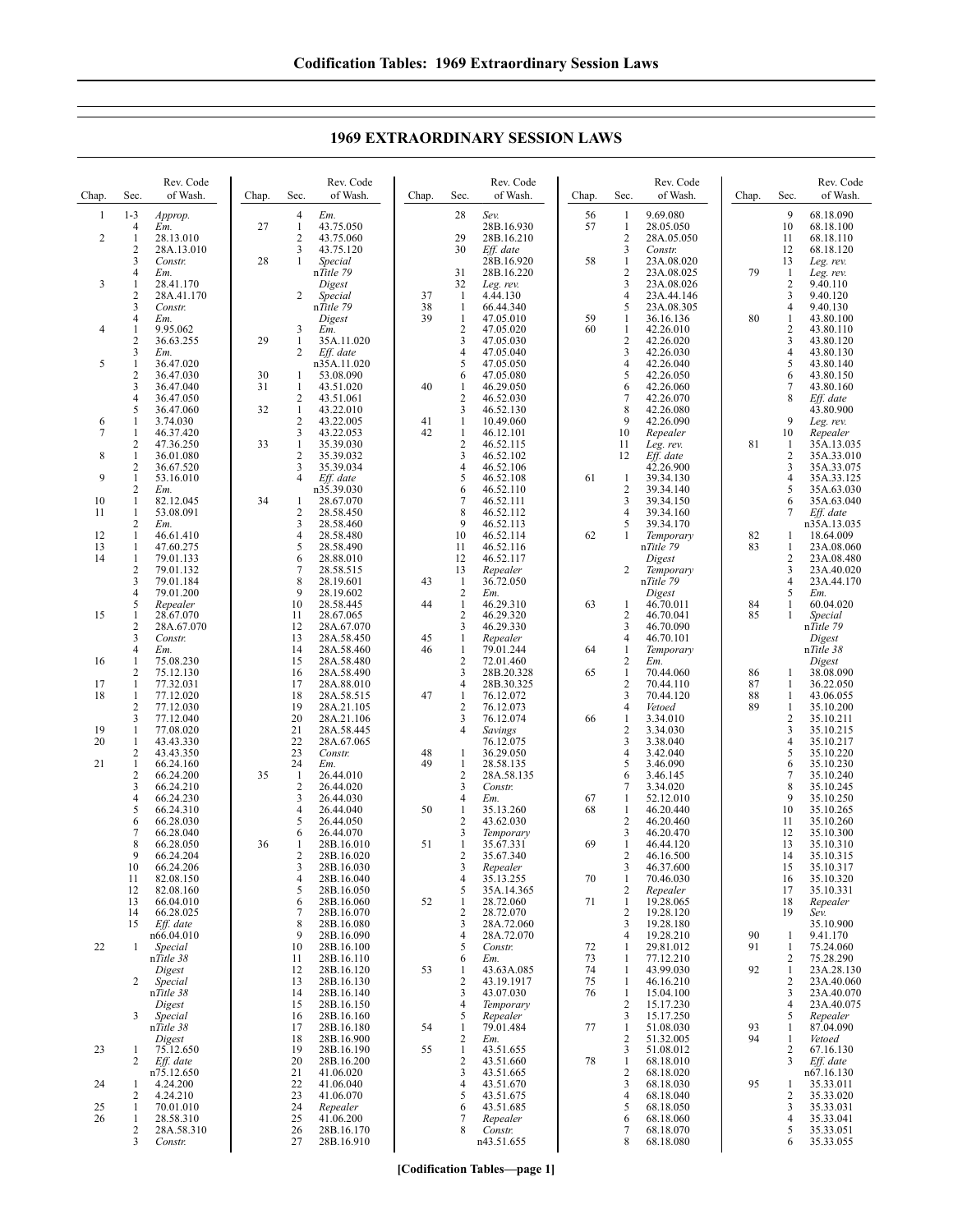| <b>Codification Tables: 1969 Extraordinary Session Laws</b> |  |  |  |  |
|-------------------------------------------------------------|--|--|--|--|
|-------------------------------------------------------------|--|--|--|--|

| Chap.    | Sec.                                                         | Rev. Code<br>of Wash.                             | Chap.             | Sec.                                                           | Rev. Code<br>of Wash.                             | Chap. | Sec.                                       | Rev. Code<br>of Wash.                                | Chap.             | Sec.                          | Rev. Code<br>of Wash.                             | Chap.      | Sec.                   | Rev. Code<br>of Wash.                             |
|----------|--------------------------------------------------------------|---------------------------------------------------|-------------------|----------------------------------------------------------------|---------------------------------------------------|-------|--------------------------------------------|------------------------------------------------------|-------------------|-------------------------------|---------------------------------------------------|------------|------------------------|---------------------------------------------------|
|          | 7<br>8<br>9<br>10                                            | 35.33.057<br>35.33.061<br>35.33.071<br>35.33.075  | 105<br>106        | 1<br>1<br>$\sqrt{2}$<br>3                                      | 43.59.030<br>42.14.035<br>42.14.075<br>Em.        |       | $\overline{4}$<br>5<br>6<br>7              | 28.65.040<br>28.65.060<br>28.65.080<br>28.65.090     |                   | 54<br>55<br>56<br>57          | 24.06.270<br>24.06.275<br>24.06.280<br>24.06.285  | 130        | 2<br>3<br>4<br>1       | 79.08.102<br>77.12.360<br>Repealer<br>17.34.010   |
|          | 11<br>12<br>13<br>14                                         | 35.33.081<br>35.33.091<br>35.33.101<br>35.33.106  | 107<br>108        | 1<br>2<br>3<br>1                                               | 29.79.200<br>29.79.220<br>Repealer<br>70.87.010   |       | 8<br>9<br>10<br>11                         | 28.65.100<br>28.65.110<br>28.65.120<br>28.65.180     |                   | 58<br>59<br>60<br>61          | 24.06.290<br>24.06.295<br>24.06.300<br>24.06.305  |            | 2<br>3<br>4<br>5       | 17.34.020<br>17.34.030<br>17.34.040<br>17.34.050  |
|          | 15<br>16<br>17<br>18                                         | 35.33.107<br>35.33.111<br>35.33.121<br>35.33.125  | 109               | 2<br>3<br>4<br>1                                               | 70.87.050<br>70.87.130<br>70.87.200<br>28.27.010  |       | 12<br>13<br>14<br>15                       | 28.65.141<br>28.65.142<br>28.65.150<br>28.65.153     |                   | 62<br>63<br>64<br>65          | 24.06.310<br>24.06.315<br>24.06.320<br>24.06.325  | 131<br>132 | 6<br>7<br>1<br>1       | 17.34.060<br>17.34.070<br>79.01.095<br>20.01.030  |
|          | 19<br>20<br>21                                               | 35.33.131<br>35.33.135<br>35.33.141               |                   | $\overline{\mathbf{c}}$<br>3<br>$\overline{4}$                 | 28A.27.010<br>Constr.<br>Em.                      |       | 16<br>17<br>18                             | 28.65.155<br>28.65.170<br>Repealer                   |                   | 66<br>67<br>68                | 24.06.330<br>24.06.335<br>24.06.340               | 133        | 2<br>$\mathbf{1}$<br>2 | 22.09.090<br>90.48.320<br>90.48.325               |
|          | 22<br>23<br>24<br>25                                         | 35.33.145<br>35.33.147<br>35.33.151<br>35.33.170  | 110<br>111        | 1<br>$\overline{\mathbf{c}}$<br>$\mathbf{1}$<br>$\mathfrak{2}$ | 9.86.030<br>Repealer<br>36.93.030<br>36.93.050    |       | 19<br>20<br>21<br>22                       | Em.<br>28A.65.010<br>28A.65.020<br>28A.65.095        |                   | 69<br>70<br>71<br>72          | 24.06.345<br>24.06.350<br>24.06.355<br>24.06.360  |            | 3<br>4<br>5<br>6       | 90.48.330<br>90.48.335<br>90.48.340<br>90.48.345  |
| 96       | 26<br>$\mathbf{1}$<br>$\overline{c}$<br>3                    | Repealer<br>43.51.500<br>43.51.520<br>43.51.530   |                   | 3<br>$\overline{4}$<br>5<br>6                                  | 36.93.060<br>36.93.080<br>36.93.090<br>36.93.120  |       | 23<br>24<br>25<br>26                       | 28A.65.040<br>28A.65.060<br>28A.65.080<br>28A.65.090 |                   | 73<br>74<br>75<br>76          | 24.06.365<br>24.06.370<br>24.06.375<br>24.06.380  |            | 7<br>8<br>9<br>10      | 90.48.350<br>90.48.355<br>90.48.360<br>90.48.315  |
| 97       | $\mathbf{1}$<br>$\overline{c}$<br>3                          | 79.01.512<br>79.01.516<br>79.01.520               |                   | 7<br>8<br>9                                                    | 36.93.130<br>36.93.150<br>36.93.160               |       | 27<br>28<br>29                             | 28A.65.100<br>28A.65.110<br>28A.65.120               |                   | 77<br>78<br>79                | 24.06.385<br>24.06.390<br>24.06.395               |            | 11<br>12               | 90.48.365<br>Sev.<br>Constr.                      |
| 98<br>99 | 1<br>$\overline{\mathbf{c}}$<br>1<br>$\overline{\mathbf{c}}$ | 28B.50.221<br>Leg. rev.<br>68.05.170<br>68.05.210 | 112               | 10<br>1<br>2<br>3                                              | 36.93.920<br>66.24.410<br>66.28.130<br>Repealer   |       | 30<br>31<br>32<br>33                       | 28A.65.180<br>28A.65.141<br>28A.65.142<br>28A.65.150 |                   | 80<br>81<br>82<br>83          | 24.06.400<br>24.06.405<br>24.06.410<br>24.06.415  | 134        | 1<br>2<br>3            | n90.48.315<br>70.95.010<br>70.95.020<br>70.95.030 |
| 100      | 3<br>4<br>5<br>1                                             | 68.05.220<br>68.05.230<br>68.05.255<br>15.80.300  | 113               | 1<br>$\mathfrak{2}$<br>3<br>4                                  | 17.10.010<br>17.10.020<br>17.10.030<br>17.10.040  |       | 34<br>35<br>36<br>37                       | 28A.65.153<br>28A.65.155<br>28A.65.170<br>Repealer   |                   | 84<br>85<br>86<br>87          | 24.06.420<br>24.06.425<br>24.06.430<br>24.06.435  |            | 4<br>5<br>6<br>7       | 70.95.040<br>70.95.050<br>70.95.060<br>70.95.070  |
|          | $\overline{c}$<br>3<br>4<br>5                                | 15.80.310<br>15.80.320<br>15.80.330<br>15.80.340  |                   | 5<br>6<br>7<br>8                                               | 17.10.050<br>17.10.060<br>17.10.070<br>17.10.080  | 120   | 38<br>39<br>$\mathbf{1}$<br>$\overline{c}$ | Constr.<br>Em.<br>24.06.005<br>24.06.010             |                   | 88<br>89<br>90<br>91          | 24.06.440<br>24.06.445<br>24.06.450<br>24.06.455  |            | 8<br>9<br>10<br>11     | 70.95.080<br>70.95.090<br>70.95.100<br>70.95.110  |
|          | 6<br>7<br>8<br>9                                             | 15.80.350<br>15.80.360<br>15.80.370               |                   | 9<br>10<br>11                                                  | 17.10.090<br>17.10.100<br>17.10.110               |       | $\mathfrak{Z}$<br>$\overline{4}$<br>5      | 24.06.015<br>24.06.020<br>24.06.025                  |                   | 92<br>93<br>94<br>95          | 24.06.460<br>24.06.465<br>24.06.470               |            | 12<br>13<br>14         | 70.95.120<br>70.95.130<br>70.95.140               |
|          | 10<br>11<br>12                                               | 15.80.380<br>15.80.390<br>15.80.400<br>15.80.410  |                   | 12<br>13<br>14<br>15                                           | 17.10.120<br>17.10.130<br>17.10.140<br>17.10.150  |       | 6<br>$\overline{7}$<br>8<br>9              | 24.06.030<br>24.06.035<br>24.06.040<br>24.06.045     |                   | 96<br>97<br>98                | 24.06.475<br>24.06.480<br>24.06.485<br>24.06.490  |            | 15<br>16<br>17<br>18   | 70.95.150<br>70.95.160<br>70.95.170<br>70.95.180  |
|          | 13<br>14<br>15<br>16                                         | 15.80.420<br>15.80.430<br>15.80.440<br>15.80.450  |                   | 16<br>17<br>18<br>19                                           | 17.10.160<br>17.10.170<br>17.10.180<br>17.10.190  |       | 10<br>11<br>12<br>13                       | 24.06.050<br>24.06.055<br>24.06.060<br>24.06.065     |                   | 99<br>100<br>101<br>102       | 24.06.495<br>24.06.500<br>24.06.505<br>24.06.510  |            | 19<br>20<br>21<br>22   | 70.95.190<br>70.95.200<br>70.95.210<br>70.95.220  |
|          | 17<br>18<br>19<br>20                                         | 15.80.460<br>15.80.470<br>15.80.480<br>15.80.490  |                   | 20<br>21<br>22<br>23                                           | 17.10.200<br>17.10.210<br>17.10.220<br>17.10.230  |       | 14<br>15<br>16<br>17                       | 24.06.070<br>24.06.075<br>24.06.080<br>24.06.085     |                   | 103<br>104<br>105<br>106      | 24.06.515<br>24.06.900<br>24.06.905<br>24.06.520  |            | 23<br>24<br>25<br>26   | 70.95.230<br>70.95.240<br>70.95.250<br>70.95.260  |
|          | 21<br>22<br>23<br>24                                         | 15.80.500<br>15.80.510<br>15.80.520<br>15.80.530  |                   | 24<br>25<br>26<br>27                                           | 17.10.240<br>17.10.250<br>17.10.900<br>Sev.       |       | 18<br>19<br>20<br>21                       | 24.06.090<br>24.06.095<br>24.06.100<br>24.06.105     |                   | 107<br>108<br>109             | 24.06.525<br>Sev.<br>24.06.910<br>24.06.915       | 135        | 27<br>28<br>1          | 70.95.900<br>Sev.<br>70.95.910<br>35.58.120       |
|          | 25<br>26<br>27                                               | 15.80.540<br>15.80.550<br>15.80.560               |                   | 28<br>29                                                       | 17.10.910<br>17.10.260<br>Leg. rev.               |       | 22<br>23<br>24                             | 24.06.110<br>24.06.115<br>24.06.120                  |                   | 110<br>111                    | Eff. date<br>24.06.920<br>Leg. rev.               |            | 2<br>3<br>4            | 35.58.140<br>35.58.530<br>Em.                     |
|          | 28<br>29<br>30<br>31                                         | 15.80.570<br>15.80.580<br>15.80.590<br>15.80.600  | 114               | 1<br>$\overline{c}$<br>3<br>4                                  | 70.05.050<br>70.05.051<br>70.05.053<br>70.05.054  |       | 25<br>26<br>27<br>28                       | 24.06.125<br>24.06.130<br>24.06.135<br>24.06.140     | 121<br>122<br>123 | -1<br>-1<br>$\mathbf{1}$<br>2 | 26.16.200<br>7.28.230<br>72.49.010<br>72.49.020   | 136<br>137 | 1<br>1<br>2<br>3       | 66.24.420<br>Short t.<br>Constr.<br>70.74.010     |
|          | 32<br>33<br>34<br>35                                         | 15.80.610<br>15.80.620<br>15.80.630<br>15.80.640  | 115               | 5<br>1<br>2<br>3                                               | 70.05.055<br>24.03.080<br>24.03.085<br>24.03.230  |       | 29<br>30<br>31<br>32                       | 24.06.145<br>24.06.150<br>24.06.155<br>24.06.160     | 124               | 3<br>1<br>2                   | Eff. date<br>n72.49.010<br>84.36.300<br>84.36.310 |            | 4<br>5<br>6<br>7       | 70.74.020<br>70.74.191<br>70.74.201<br>70.74.220  |
|          | 36<br>37<br>38                                               | 15.80.650<br>15.80.900<br>Eff. date<br>15.80.910  | 116               | $\mathbf{1}$<br>$\overline{\mathbf{c}}$<br>3<br>$\overline{4}$ | 81.44.091<br>81.44.092<br>81.44.093<br>81.44.094  |       | 33<br>34<br>35<br>36                       | 24.06.165<br>24.06.170<br>24.06.175<br>24.06.180     |                   | 3<br>4<br>5<br>6              | 84.36.320<br>84.36.330<br>84.56.180<br>Repealer   |            | 8<br>9<br>10<br>11     | Temporary<br>70.74.025<br>70.74.030<br>70.74.061  |
| 101      | 39<br>40<br>1                                                | Sev.<br>15.80.920<br>Repealer<br>Eff. date        |                   | 5<br>6<br>7<br>8                                               | 81.44.095<br>81.44.096<br>81.44.097<br>81.44.0971 |       | 37<br>38<br>39<br>40                       | 24.06.185<br>24.06.190<br>24.06.195<br>24.06.200     | 125               | 7<br>8<br>1                   | Eff. date<br>n84.36.300<br>Em.<br>46.12.250       |            | 12<br>13<br>14<br>15   | 70.74.100<br>70.74.110<br>70.74.120<br>70.74.140  |
| 102      | 2<br>$\mathbf{1}$                                            | n75.40.030<br>75.40.030<br>15.36.011              |                   | 9<br>10<br>11                                                  | 81.44.0972<br>81.44.098<br>81.44.0981             |       | 41<br>42<br>43                             | 24.06.205<br>24.06.210<br>24.06.215                  |                   | 2<br>3<br>4                   | 46.12.260<br>46.12.270<br>Leg. rev.               |            | 16<br>17<br>18         | 70.74.130<br>70.74.240<br>70.74.135               |
|          | 2<br>3<br>4                                                  | Constr.<br>n15.36.011<br>15.36.075<br>15.36.600   |                   | 12<br>13<br>14<br>15                                           | 81.44.0982<br>81.44.099<br>81.44.100<br>Repealer  |       | 44<br>45<br>46<br>47                       | 24.06.220<br>24.06.225<br>24.06.230<br>24.06.235     | 126<br>127        | 1<br>2<br>$\mathbf{1}$<br>2   | 11.20.020<br>Vetoed<br>35.80.010<br>35.80.020     |            | 19<br>20<br>21<br>22   | 70.74.160<br>70.74.170<br>70.74.180<br>78.40.491  |
| 103      | 5<br>6<br>7<br>1                                             | 15.32.120<br>15.36.540<br>Repealer<br>43.27A.100  | 117<br>118<br>119 | -1<br>$1-4$<br>5<br>$\mathbf{1}$                               | 47.56.710<br>Temporary<br>Em.<br>28.65.010        |       | 48<br>49<br>50<br>51                       | 24.06.240<br>24.06.245<br>24.06.250<br>24.06.255     | 128               | 3<br>1<br>2<br>3              | 35.80.030<br>48.44.200<br>48.44.210<br>48.20.420  |            | 23<br>24<br>25<br>26   | 70.74.270<br>70.74.280<br>70.74.290<br>70.74.300  |
| 104      | 2<br>1                                                       | 43.27A.060<br>82.32.330                           |                   | $\mathfrak{2}$<br>3                                            | 28.65.020<br>28.65.095                            |       | 52<br>53                                   | 24.06.260<br>24.06.265                               | 129               | 4<br>1                        | 48.21.150<br>79.08.1078                           |            | 27<br>28               | 70.74.310<br>70.74.320                            |

**[Codification Tables—page 2]**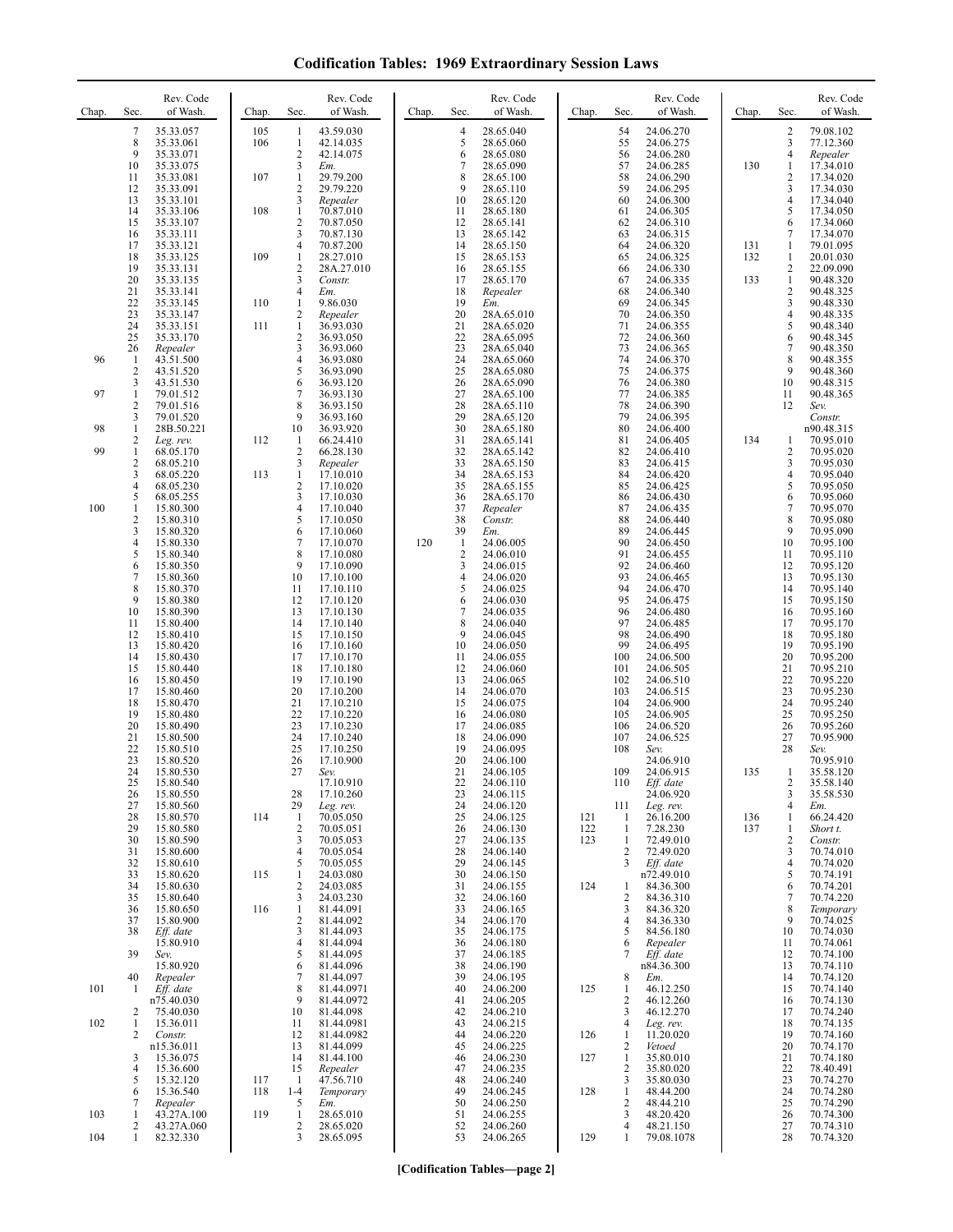| <b>Codification Tables: 1969 Extraordinary Session Laws</b> |  |  |
|-------------------------------------------------------------|--|--|
|-------------------------------------------------------------|--|--|

| Chap.                    | Sec.                                          | Rev. Code<br>of Wash.                                                            | Chap. | Sec.                               | Rev. Code<br>of Wash.                                                      | Chap.      | Sec.                                                                | Rev. Code<br>of Wash.                                                      | Chap.      | Sec.                                                 | Rev. Code<br>of Wash.                                                       | Chap.      | Sec.                                               | Rev. Code<br>of Wash.                                                           |
|--------------------------|-----------------------------------------------|----------------------------------------------------------------------------------|-------|------------------------------------|----------------------------------------------------------------------------|------------|---------------------------------------------------------------------|----------------------------------------------------------------------------|------------|------------------------------------------------------|-----------------------------------------------------------------------------|------------|----------------------------------------------------|---------------------------------------------------------------------------------|
|                          | 29<br>30<br>31<br>32<br>33                    | 70.74.330<br>70.74.340<br>70.74.350<br>Repealer<br>Sev.                          |       | 5<br>6<br>7<br>8<br>9              | 16.74.050<br>16.74.060<br>16.74.070<br>16.74.080<br>16.74.090              | 150        | $\frac{2}{3}$<br>$\overline{4}$<br>5<br>$\mathbf{1}$                | 9.47A.020<br>9.47A.030<br>9.47A.040<br>9.47A.050<br>41.32.030              |            | $\overline{4}$<br>5<br>6<br>7<br>8                   | 24.03.330<br>24.03.405<br>24.03.410<br>24.03.420<br>24.03.915               |            | 3<br>$\overline{4}$<br>5<br>6<br>7                 | 46.16.060<br>46.16.083<br>46.16.100<br>46.16.111<br>46.16.135                   |
| 138<br>139<br>140<br>141 | -1<br>-1<br>1<br>$\mathbf{1}$<br>2            | 13.04.100<br>39.34.085<br>48.58.010<br>90.48.285<br>Sev.<br>n90.48.285           |       | 10<br>11<br>12<br>13<br>14<br>15   | 16.74.100<br>16.74.110<br>16.74.120<br>16.74.130<br>16.74.140<br>16.74.150 |            | $\boldsymbol{2}$<br>$\mathfrak{Z}$<br>$\overline{4}$<br>5<br>6<br>7 | 41.32.070<br>41.32.100<br>41.32.120<br>41.32.180<br>41.32.200<br>41.32.203 | 164<br>165 | 9<br>1<br>1<br>$\overline{2}$<br>3<br>$\overline{4}$ | 24.03.302<br>70.24.110<br>13.06.010<br>13.06.020<br>13.06.030               |            | 8<br>9<br>10<br>11<br>12<br>13                     | 46.16.160<br>46.16.220<br>46.16.240<br>46.16.260<br>46.20.070<br>46.20.205      |
| 142<br>143<br>144<br>145 | -1<br>-1<br>$\mathbf{1}$<br>$\mathbf{1}$<br>2 | 19.52.080<br>10.52.040<br>4.12.090<br>16.49A.010<br>16.49A.020                   |       | 16<br>17<br>18<br>19<br>20         | 16.74.160<br>16.74.170<br>16.74.180<br>16.74.190<br>16.74.200              |            | 8<br>9<br>10<br>11<br>12                                            | 41.32.220<br>41.32.310<br>41.32.330<br>41.32.340<br>41.32.405              | 166        | 5<br>6<br>7<br>1                                     | 13.06.040<br>13.06.050<br>13.06.060<br>Eff. date<br>n13.06.010<br>72.33.830 | 171        | 14<br>15<br>16<br>17<br>1                          | 46.20.293<br>46.16.115<br>46.12.095<br>Repealer<br>47.26.120                    |
|                          | 3<br>4<br>5<br>6<br>7                         | 16.49A.030<br>16.49A.040<br>16.49A.050<br>16.49A.060<br>16.49A.070               |       | 21<br>22<br>23<br>24<br>25         | 16.74.210<br>16.74.220<br>16.74.230<br>16.74.240<br>16.74.250              |            | 13<br>14<br>15<br>16<br>17                                          | 41.32.410<br>41.32.480<br>41.32.497<br>41.32.500<br>41.32.510              | 167        | 2<br>3<br>4<br>5<br>1                                | 72.33.840<br>72.33.850<br>72.33.160<br>Eff. date<br>49.60.010               |            | $\overline{2}$<br>3<br>4<br>5<br>6                 | 47.26.130<br>47.26.140<br>47.26.190<br>47.26.280<br>47.26.450                   |
|                          | 8<br>9<br>10<br>11<br>12                      | 16.49A.080<br>16.49A.090<br>16.49A.100<br>16.49A.110<br>16.49A.120               |       | 26<br>27<br>28<br>29<br>30         | 16.74.260<br>16.74.270<br>16.74.280<br>16.74.300<br>16.74.310              |            | 18<br>19<br>20<br>21                                                | 41.32.522<br>41.32.523<br>41.32.550<br>Eff. date<br>n41.32.030             |            | $\overline{c}$<br>3<br>4<br>5<br>6                   | 49.60.030<br>49.60.040<br>49.60.222<br>49.60.223<br>49.60.224               |            | 7<br>8<br>9<br>10                                  | 47.26.460<br>Constr.<br>47.26.930<br>Repealer<br>Em.                            |
|                          | 13<br>14<br>15<br>16<br>17<br>18              | 16.49A.130<br>16.49A.140<br>16.49A.150<br>16.49A.160<br>16.49A.170               |       | 31<br>32<br>33<br>34<br>35         | 16.74.320<br>16.74.330<br>16.74.340<br>16.74.350<br>16.74.360<br>16.74.370 | 151<br>152 | 22<br>23<br>24<br>$\mathbf{1}$<br>$\sqrt{2}$<br>1                   | 28.81.170<br>28B.10.465<br>Constr.<br>60.28.010<br>60.28.070<br>41.06.350  |            | $\overline{7}$<br>8<br>9<br>10                       | 49.60.225<br>49.60.226<br>Repealer<br>Sev.<br>n49.60.010<br>70.94.011       | 172        | -1<br>$\overline{2}$<br>3<br>4<br>5                | 74.08.070<br>74.08.080<br>74.32.051<br>74.04.500<br>74.04.505<br>74.04.510      |
|                          | 19<br>20<br>21<br>22<br>23                    | 16.49A.180<br>16.49A.190<br>16.49A.200<br>16.49A.210<br>16.49A.220<br>16.49A.230 |       | 36<br>37<br>38<br>39<br>40<br>41   | 16.74.380<br>16.74.390<br>16.74.400<br>16.74.430<br>16.74.410              |            | $\sqrt{2}$<br>3<br>$\overline{4}$<br>5<br>6                         | 41.06.080<br>41.60.010<br>41.60.020<br>41.60.040<br>41.60.050              | 168        | $\mathbf{1}$<br>2<br>3<br>4<br>5<br>6                | 70.94.030<br>70.94.068<br>70.94.069<br>70.94.070<br>70.94.081               |            | 6<br>7<br>8<br>9<br>10<br>11                       | 74.04.515<br>74.04.520<br>74.04.525<br>74.08.043<br>74.08.044                   |
|                          | 24<br>25<br>26<br>27<br>28                    | 16.49A.240<br>16.49A.250<br>16.49A.260<br>16.49A.270<br>16.49A.280               |       | 42<br>43<br>44<br>45<br>46         | 16.74.420<br>16.74.440<br>16.74.450<br>16.74.460<br>16.74.470              | 153        | $\overline{7}$<br>8<br>$\mathbf{1}$<br>$\frac{2}{3}$                | 41.60.060<br>41.60.070<br>28.58.100<br>28.04.125<br>28A.24.055             |            | $\tau$<br>8<br>9<br>10<br>11                         | 70.94.091<br>70.94.092<br>70.94.093<br>70.94.094<br>70.94.095               | 173        | 12<br>-1<br>$\overline{2}$<br>3<br>4               | 74.08.045<br>74.04.005<br>74.04.290<br>74.04.057<br>74.04.011                   |
|                          | 29<br>30<br>31<br>32<br>33<br>34              | 16.49A.290<br>16.49A.300<br>16.49A.310<br>16.49A.320<br>16.49A.330<br>16.49A.340 |       | 47<br>48<br>49<br>50<br>51<br>52   | 16.74.480<br>16.74.490<br>16.74.500<br>16.74.510<br>16.74.520<br>16.74.530 | 154<br>155 | $\overline{4}$<br>5<br>6<br>$1-$<br>11<br>1                         | 28A.04.131<br>Constr.<br>Eff. date<br>Temporary<br>Purpose                 |            | 12<br>13<br>14<br>15<br>16<br>17                     | 70.94.096<br>70.94.100<br>70.94.120<br>70.94.130<br>70.94.141<br>70.94.142  |            | 5<br>6<br>7<br>8<br>9<br>10                        | 74.08.090<br>74.08.060<br>74.08.390<br>74.09.180<br>74.09.182<br>74.09.184      |
|                          | 35<br>36<br>37<br>38<br>39                    | 16.49A.350<br>16.49A.360<br>16.49A.370<br>16.49A.380<br>16.49A.390               |       | 53<br>54<br>55<br>56<br>57         | 16.74.540<br>16.74.550<br>16.74.560<br>16.74.590<br>16.74.600              |            | 2<br>3<br>$\overline{4}$<br>5                                       | n46.20.118<br>46.20.115<br>46.20.116<br>46.20.117<br>46.20.118             |            | 18<br>19<br>20<br>21<br>22                           | 70.94.143<br>70.94.151<br>70.94.152<br>70.94.170<br>70.94.181               |            | 11<br>12<br>13<br>14<br>15                         | 74.09.520<br>74.09.186<br>74.12.010<br>74.20.210<br>74.20.220                   |
|                          | 40<br>41<br>42<br>43<br>44                    | 16.49A.400<br>16.49A.410<br>16.49A.420<br>16.49A.430<br>16.49A.440               |       | 58<br>59<br>60<br>61<br>62         | 16.74.610<br>16.74.620<br>16.74.630<br>16.74.650<br>16.74.920              | 156<br>157 | 6<br>7<br>1<br>-1                                                   | 46.20.119<br>Eff. date<br>n46.20.118<br>82.04.417<br>4.24.240              |            | 23<br>24<br>25<br>26<br>27                           | 70.94.205<br>70.94.211<br>70.94.221<br>70.94.222<br>70.94.223               | 174        | 16<br>17<br>18<br>19<br>-1                         | 74.20.101<br>74.20.292<br>74.04.300<br>Repealer<br>41.56.220                    |
|                          | 45<br>46<br>47<br>48<br>49<br>50              | 16.49A.450<br>16.49A.460<br>16.49A.470<br>16.49A.480<br>16.49A.490<br>16.49A.500 |       | 63<br>64<br>65<br>66<br>67         | Sev.<br>16.74.910<br>16.74.290<br>16.74.570<br>16.74.580<br>16.74.640      | 158        | 1<br>$\overline{2}$<br>3<br>$\overline{4}$<br>5<br>6                | 18.96.010<br>18.96.020<br>18.96.030<br>18.96.040<br>18.96.050<br>18.96.060 |            | 28<br>29<br>30<br>31<br>32<br>33                     | 70.94.230<br>70.94.231<br>70.94.240<br>70.94.260<br>70.94.300<br>70.94.320  | 175<br>176 | 1<br>2<br>$\mathbf{1}$<br>$\overline{c}$<br>3<br>4 | 9.41.025<br>Repealer<br>28A.21.010<br>28A.21.020<br>28A.21.030<br>28A.21.040    |
|                          | 51<br>52<br>53<br>54<br>55                    | 16.49A.510<br>16.49A.530<br>16.49A.640<br>16.49A.560<br>16.49A.520               | 147   | 68<br>69<br>$\mathbf{1}$<br>2<br>3 | 16.74.900<br>Leg. rev.<br>35.20.100<br>35.20.105<br>35.20.131              |            | $\tau$<br>8<br>9<br>10<br>11                                        | 18.96.070<br>18.96.080<br>18.96.090<br>18.96.100<br>18.96.110              |            | 34<br>35<br>36<br>37<br>38                           | 70.94.331<br>70.94.334<br>70.94.380<br>70.94.385<br>70.94.390               |            | 5<br>6<br>7<br>8<br>9                              | 28A.21.050<br>28A.21.060<br>28A.21.070<br>28A.21.080<br>28A.21.090              |
|                          | 56<br>57<br>58<br>59<br>60                    | 16.49A.650<br>16.49A.540<br>16.49A.580<br>16.49A.550<br>16.49A.570               |       | 4<br>5<br>6<br>$\overline{7}$<br>8 | 35.20.210<br>35.20.220<br>35.20.230<br>35.20.250<br>35.20.090              |            | 12<br>13<br>14<br>15<br>16                                          | 18.96.120<br>18.96.130<br>18.96.140<br>18.96.150<br>18.96.160              |            | 39<br>40<br>41<br>42<br>43                           | 70.94.395<br>70.94.400<br>70.94.405<br>70.94.410<br>70.94.415               |            | 10<br>11<br>12<br>13<br>14                         | 28A.21.100<br>28A.21.110<br>28A.21.120<br>28A.21.130<br>28A.21.140              |
|                          | 61<br>62<br>63<br>64<br>65<br>66              | 16.49A.590<br>16.49A.620<br>16.49A.630<br>Repealer<br>16.49A.920<br>Sev.         | 148   | 9<br>10<br>11<br>$\mathbf{1}$<br>2 | 35.20.255<br>Repealer<br>Sev.<br>35.20.920<br>56.36.010<br>56.36.020       | 159<br>160 | 17<br>18<br>19<br>1<br>1                                            | 18.96.170<br>18.96.180<br>Sev.<br>18.96.900<br>74.08.120<br>43.30.310      |            | 44<br>45<br>46<br>47<br>48                           | 70.94.420<br>70.94.510<br>Repealer<br>70.94.902<br>70.94.520<br>70.94.530   |            | 15<br>16<br>17<br>18<br>19<br>20                   | 28A.21.150<br>28A.21.160<br>28A.21.170<br>28A.21.180<br>Temporary<br>28A.21.190 |
|                          | 67<br>68<br>69<br>70                          | 16.49A.910<br>16.49A.255<br>16.49A.600<br>16.49A.610<br>16.49A.900               |       | 3<br>4<br>5<br>6<br>7              | 56.36.030<br>56.36.040<br>56.36.050<br>56.36.060<br>56.12.010              | 161<br>162 | 1<br>2<br>$\mathbf{1}$<br>$\sqrt{2}$<br>3                           | 70.32.080<br>70.32.085<br>43.51.900<br>43.51.910<br>43.51.920              |            | 49<br>50<br>51<br>52<br>53                           | 70.94.540<br>70.94.550<br>70.94.560<br>70.94.600<br>70.94.431               |            | 21<br>22<br>23<br>24<br>25                         | 28A.21.200<br>28A.21.210<br>28A.21.220<br>28A.21.230<br>27.16.010               |
| 146                      | 1<br>2<br>3<br>4                              | 16.74.010<br>16.74.020<br>16.74.030<br>16.74.040                                 | 149   | 8<br>9<br>1                        | 57.12.010<br>Sev.<br>n57.12.010<br>9.47A.010                               | 163        | $\overline{4}$<br>1<br>$\sqrt{2}$<br>3                              | 43.51.930<br>24.03.050<br>24.03.250<br>24.03.255                           | 169<br>170 | 54<br>-1<br>1<br>2                                   | Em.<br>46.16.090<br>46.12.181<br>46.16.040                                  |            | 26<br>27<br>28<br>29                               | 27.16.020<br>27.16.030<br>27.16.040<br>27.16.050                                |

**[Codification Tables—page 3]**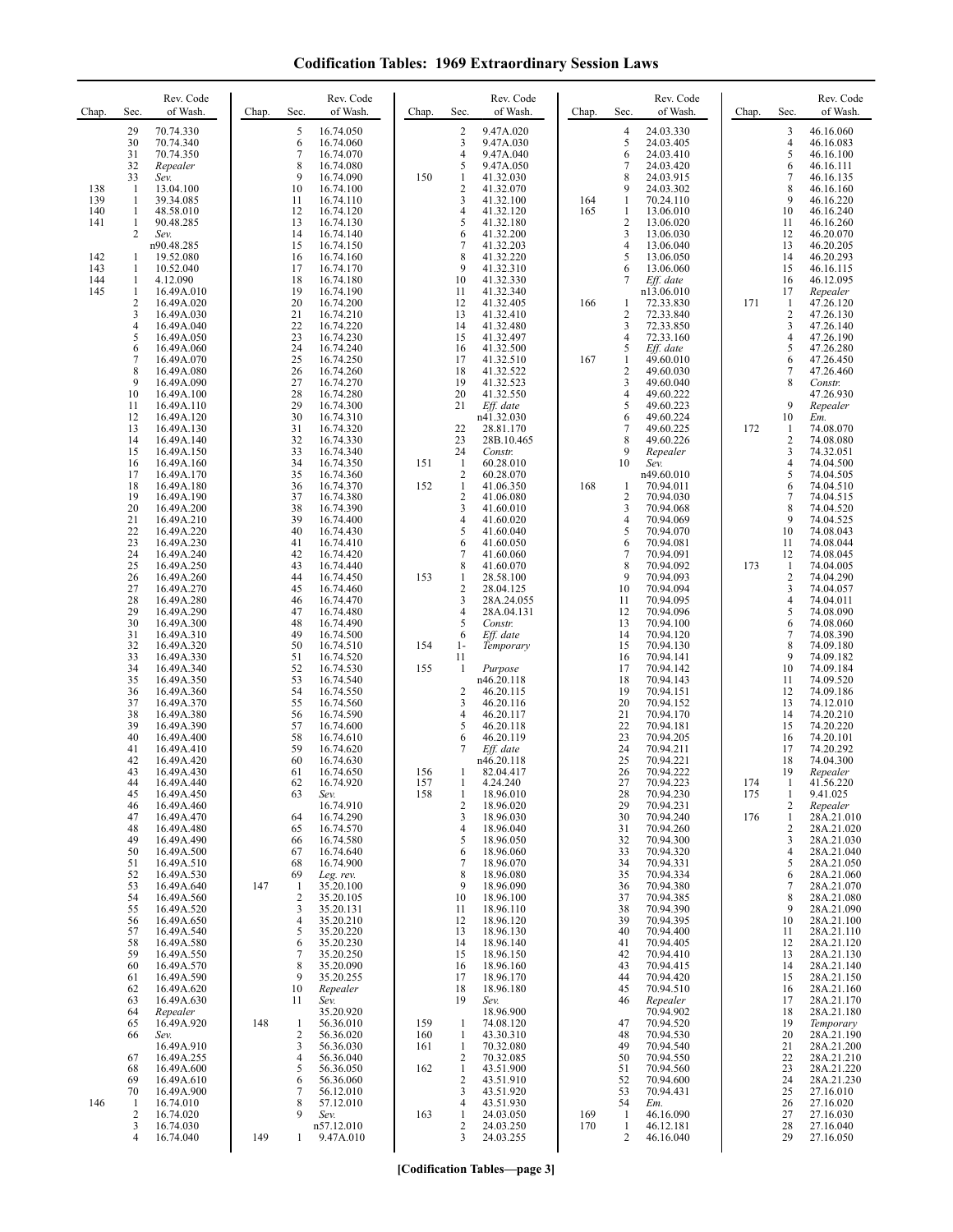| <b>Codification Tables: 1969 Extraordinary Session Laws</b> |  |  |
|-------------------------------------------------------------|--|--|
|-------------------------------------------------------------|--|--|

| Chap. | Sec.                 | Rev. Code<br>of Wash.                            | Chap.      | Sec.                                      | Rev. Code<br>of Wash.                                | Chap.      | Sec.                                | Rev. Code<br>of Wash.                            | Chap. | Sec.                                           | Rev. Code<br>of Wash.                           | Chap.      | Sec.                                 | Rev. Code<br>of Wash.                      |
|-------|----------------------|--------------------------------------------------|------------|-------------------------------------------|------------------------------------------------------|------------|-------------------------------------|--------------------------------------------------|-------|------------------------------------------------|-------------------------------------------------|------------|--------------------------------------|--------------------------------------------|
|       | 30<br>31<br>32<br>33 | 27.16.060<br>28.02.020<br>28.02.070<br>28.03.030 |            | 119<br>120<br>121<br>122                  | 28A.57.040<br>28A.57.050<br>28A.57.070<br>28A.57.075 |            | $\overline{c}$<br>3<br>4<br>5       | 49.04.100<br>49.04.110<br>49.04.120<br>49.04.130 |       | 28<br>29<br>30<br>31                           | 36.48.020<br>39.58.140<br>Repealer<br>Leg. rev. |            | 60<br>61<br>62<br>63                 | 28A.87.130<br>28A.87.140<br>Constr.<br>Em. |
|       | 34<br>35<br>36       | 28.03.050<br>28.24.080<br>28.24.110              |            | 123<br>124<br>125                         | 28A.57.090<br>28A.57.130<br>28A.57.140               |            | 6<br>7<br>8                         | Temporary<br>Em.<br>Sev.                         |       | 32<br>33                                       | Sev.<br>n39.58.010<br>Constr.                   | 200        | 64<br>$\mathbf{1}$<br>$\overline{2}$ | Repealer<br>50.32.025<br>Em.               |
|       | 37<br>38<br>39       | 28.27.040<br>28.27.080                           |            | 126<br>127                                | 28A.57.150<br>28A.57.170                             | 184        | 1                                   | n49.04.100<br>28.48.010                          | 194   | -1                                             | n39.58.010<br>69.04.333                         | 201<br>202 | $\mathbf{1}$<br>$\mathbf{1}$         | 50.16.030<br>2.12.035                      |
|       | 40<br>41             | 28.27.102<br>28.48.010<br>28.48.030              |            | 128<br>129<br>130                         | 28A.57.180<br>28A.57.190<br>28A.57.200               |            | $\overline{c}$<br>3<br>4            | 28.58.340<br>28A.48.010<br>28A.61.030            | 195   | $\overline{c}$<br>3<br>$\mathbf{1}$            | 69.04.334<br>69.04.335<br>86.15.025             | 203        | 2<br>$\mathbf{1}$<br>2               | Em.<br>74.32.100<br>74.32.110              |
|       | 42<br>43<br>44       | 28.48.050<br>28.48.055<br>28.48.060              |            | 131<br>132<br>133                         | 28A.57.240<br>28A.57.245<br>28A.57.255               | 185        | 5<br>6<br>1                         | Constr.<br>Em.<br>36.87.010                      |       | $\sqrt{2}$<br>$\mathbf{3}$<br>$\overline{4}$   | 86.15.030<br>86.15.165<br>86.16.095             | 204        | 3<br>4<br>$\mathbf{1}$               | 74.32.120<br>74.32.130<br>35.86A.010       |
|       | 45<br>46             | 28.48.090<br>28.48.100                           |            | 134<br>135                                | 28A.57.260<br>28A.57.290                             |            | $\overline{2}$<br>3                 | 36.87.080<br>36.40.140                           | 196   | $\mathbf{1}$<br>$\overline{c}$                 | 28.81.055<br>28B.40.225                         |            | 2<br>3                               | 35.86A.020<br>35.86A.030                   |
|       | 47<br>48<br>49       | 28.57.030<br>28.57.040<br>28.57.050              |            | 136<br>137<br>138                         | 28A.57.300<br>28A.57.328<br>28A.57.350               |            | 4<br>5<br>6                         | 36.87.100<br>36.87.110<br>36.87.120              | 197   | $\mathbf{3}$<br>$\overline{4}$<br>1            | Constr.<br>Em.<br>47.12.180                     |            | $\overline{\mathbf{4}}$<br>5<br>6    | 35.86A.040<br>35.86A.050<br>35.86A.060     |
|       | 50<br>51             | 28.57.070<br>28.57.090                           |            | 139<br>140                                | 28A.57.370<br>28A.57.390                             |            | 7<br>8                              | 36.87.130<br>Sev.                                |       | $\overline{2}$<br>3                            | 47.12.200<br>47.12.210                          |            | 7<br>8<br>9                          | 35.86A.070<br>35.86A.080                   |
|       | 52<br>53<br>54       | 28.57.130<br>28.57.140<br>28.57.150              |            | 141<br>142<br>143                         | 28A.58.225<br>28A.58.530<br>28A.67.070               | 186        | $\mathbf{1}$<br>$\overline{2}$      | 36.87.900<br>43.06.200<br>43.06.210              |       | $\overline{4}$<br>5<br>6                       | 47.12.220<br>47.12.230<br>47.12.242             |            | 10<br>11                             | 35.86A.090<br>35.86A.100<br>35.86A.110     |
|       | 55<br>56<br>57       | 28.57.170<br>28.57.180<br>28.57.190              |            | 144<br>145<br>146                         | 28A.70.110<br>28A.70.140<br>28A.71.100               |            | 3<br>4<br>5                         | 43.06.220<br>43.06.230<br>43.06.240              |       | $\boldsymbol{7}$<br>8<br>9                     | 47.12.244<br>Approp.<br>47.12.246               |            | 12<br>13<br>14                       | 35.86A.120<br>35.86.040<br>35.86.020       |
|       | 58<br>59             | 28.57.200<br>28.57.240                           |            | 147<br>148                                | 28A.87.030<br>28A.87.050                             |            | 6<br>7                              | 43.06.250<br>43.06.260                           | 198   | 10<br>1                                        | 47.12.248<br>10.31.100                          |            | 15                                   | Sev.<br>n35.86A.010                        |
|       | 60<br>61<br>62       | 28.57.245<br>28.57.255<br>28.57.260              |            | 149<br>150<br>151                         | 28A.87.080<br>28A.87.090<br>28A.87.100               |            | 8<br>9<br>10                        | 43.06.010<br>43.06.270<br>Constr.                | 199   | $\mathbf{1}$<br>$\overline{c}$<br>$\mathbf{3}$ | 3.62.015<br>3.62.020<br>3.62.050                | 205        | 16<br>1<br>2                         | Leg. dir.<br>14.16.010<br>14.16.080        |
|       | 63<br>64<br>65       | 28.57.290<br>28.57.300<br>28.57.350              |            | 152<br>153<br>154                         | 28A.87.110<br>28A.87.170<br>28A.88.020               |            | 11                                  | n43.06.200<br>Sev.<br>n43.06.200                 |       | $\overline{4}$<br>5<br>6                       | 3.62.055<br>3.16.110<br>3.16.130                | 206<br>207 | 1<br>$\mathbf{1}$<br>2               | 46.16.320<br>26.16.205<br>26.20.030        |
|       | 66<br>67             | 28.57.370<br>28.57.390                           |            | 155<br>156                                | 28B.40.380<br>28A.57.326                             | 187<br>188 | 1<br>$\mathbf{1}$                   | 43.83.100<br>42.21.060                           |       | $\tau$<br>$\,$ 8 $\,$                          | 3.16.160<br>3.28.070                            | 208<br>209 | $\mathbf{1}$<br>$\mathbf{1}$         | 46.52.119<br>41.26.010                     |
|       | 68<br>69<br>70       | 28.58.530<br>28.67.070<br>28.70.040              |            | 157<br>158<br>159                         | Constr.<br>Em.<br>Repealer                           | 189        | $\mathbf{1}$<br>$\overline{2}$<br>3 | 79.08.1064<br>79.08.1066<br>79.08.1069           |       | 9<br>10<br>11                                  | 4.24.180<br>10.04.110<br>10.82.070              |            | 2<br>3<br>4                          | 41.26.020<br>41.26.030<br>41.26.040        |
|       | 71<br>72<br>73       | 28.70.060<br>28.70.110<br>28.70.140              |            | 160<br>161                                | Constr.<br>n28A.21.010<br>Sev.                       | 190        | 4<br>$\mathbf{1}$<br>$\sqrt{2}$     | Repealer<br>48.56.010<br>48.56.020               |       | 12<br>13<br>14                                 | 15.32.720<br>15.49.470<br>16.28.160             |            | 5<br>6<br>7                          | 41.26.050<br>41.26.060<br>41.26.070        |
|       | 74<br>75             | 28.71.100<br>28.81.100                           |            | 162                                       | n28A.21.010<br>Em.                                   |            | 3<br>4                              | 48.56.030<br>48.56.040                           |       | 15<br>16                                       | 17.21.280<br>18.57.030                          |            | 8<br>9                               | 41.26.080<br>41.26.090                     |
|       | 76<br>77<br>78       | 28.87.030<br>28.87.050<br>28.87.070              | 177<br>178 | $1 - 3$<br>$\overline{4}$<br>$\mathbf{1}$ | Approp.<br>Em.<br>66.08.050                          |            | 5<br>6<br>7                         | 48.56.050<br>48.56.060<br>48.56.070              |       | 17<br>18<br>19                                 | 18.64.260<br>18.71.020<br>18.83.051             |            | 10<br>11<br>12                       | 41.26.100<br>41.26.110<br>41.26.120        |
|       | 79<br>80<br>81       | 28.87.080<br>28.87.090<br>28.87.100              |            | 2<br>3<br>4                               | 66.20.200<br>66.24.010<br>66.24.270                  |            | 8<br>9<br>10                        | 48.56.080<br>48.56.090<br>48.56.100              |       | 20<br>21<br>22                                 | 19.30.140<br>36.82.210<br>46.44.045             |            | 13<br>14<br>15                       | 41.26.130<br>41.26.140<br>41.26.150        |
|       | 82<br>83             | 28.87.110<br>28.87.170                           |            | 5<br>6                                    | 66.24.380<br>66.24.420                               |            | 11<br>12                            | 48.56.110<br>48.56.120                           |       | 23<br>24<br>25                                 | 46.68.050<br>46.81.030                          |            | 16<br>17                             | 41.26.200<br>41.26.160                     |
|       | 84<br>85<br>86       | 28.88.020<br>28.63.020<br>28.63.022              |            | 7<br>8<br>9                               | 66.24.490<br>66.28.080<br>66.24.500                  |            | 13<br>14<br>15                      | 48.56.130<br>Leg. rev.<br>Eff. date              |       | 26<br>27                                       | 46.81.050<br>47.08.030<br>50.16.010             |            | 18<br>19<br>20                       | 41.26.190<br>41.26.210<br>41.26.220        |
|       | 87<br>88<br>89       | 29.21.080<br>29.21.085<br>29.21.150              |            | 10<br>11<br>12                            | Repealer<br>Vetoed<br>66.28.020                      | 191        | 1                                   | 48.56.900<br>Val.<br>n35.37.050                  |       | 28<br>29<br>30                                 | 66.44.010<br>67.14.120<br>70.20.030             |            | 21<br>22<br>23                       | 41.26.230<br>41.26.170<br>41.26.180        |
|       | 90<br>91             | 29.21.180<br>36.16.050                           | 179        | $\mathbf{1}$<br>$\overline{\mathbf{c}}$   | 70.100.010<br>70.100.020                             | 192        | $\overline{2}$<br>$\mathbf{1}$      | Em.<br>3.58.020                                  |       | 31<br>32                                       | 75.08.230<br>76.04.130                          |            | 24<br>25                             | 41.26.240<br>41.18.045                     |
|       | 92<br>93<br>94       | 36.16.070<br>36.68.030<br>36.68.040              |            | 3<br>4<br>5                               | 70.100.030<br>70.100.040<br>Leg. rev.                | 193        | $\mathbf{1}$<br>$\sqrt{2}$<br>3     | 39.58.010<br>39.58.020<br>39.58.030              |       | 33<br>34<br>35                                 | 77.12.170<br>78.12.050<br>80.04.400             |            | 26<br>27<br>28                       | 41.20.085<br>41.20.170<br>41.18.100        |
|       | 95<br>96<br>97       | 41.32.010<br>41.32.420<br>72.40.060              | 180        | $\mathbf{1}$<br>$\overline{c}$<br>3       | 47.28.050<br>47.28.030<br>47.56.030                  |            | 4<br>5<br>6                         | 39.58.040<br>39.58.050<br>39.58.060              |       | 36<br>37<br>38                                 | 80.24.040<br>80.24.050<br>81.04.400             |            | 29<br>30<br>31                       | 41.18.040<br>41.18.060<br>41.18.130        |
|       | 98<br>99             | 72.40.070<br>72.40.080                           | 181        | $\overline{4}$<br>$1 - 3$                 | Repealer<br>Approp.                                  |            | 7<br>8                              | 39.58.070<br>39.58.080                           |       | 39<br>40                                       | 81.92.150<br>82.36.420                          |            | 32<br>33                             | 41.18.102<br>41.18.104                     |
|       | 100<br>101<br>102    | 72.40.100<br>28A.02.070<br>28A.03.030            | 182        | $\overline{4}$<br>$\mathbf{1}$<br>2       | Em.<br>36.75.010<br>36.32.210                        |            | 9<br>10<br>11                       | 39.58.090<br>39.58.100<br>39.58.110              |       | 41<br>42<br>43                                 | 88.16.150<br>28.27.102<br>28.27.104             |            | 34<br>35<br>36                       | 41.26.250<br>41.26.260<br>41.20.050        |
|       | 103<br>104<br>105    | 28A.03.050<br>28A.24.080<br>28A.27.040           |            | 3<br>4<br>5                               | 36.75.060<br>36.75.140<br>36.78.080                  |            | 12<br>13<br>14                      | 39.58.120<br>39.58.130<br>43.85.010              |       | 44<br>45<br>46                                 | 28.27.190<br>28.58.281<br>28.87.010             |            | 37<br>38<br>39                       | 41.20.060<br>41.16.145<br>41.20.005        |
|       | 106<br>107           | 28A.27.080<br>28A.27.102                         |            | 6<br>7<br>8                               | 36.80.010<br>36.80.020                               |            | 15<br>16                            | 43.85.030<br>43.85.040                           |       | 47<br>48                                       | 28.87.030<br>28.87.060                          |            | 40<br>41                             | 41.18.010<br>41.18.190                     |
|       | 108<br>109<br>110    | 28A.48.010<br>28A.48.030<br>28A.48.050           |            | 9<br>10                                   | 36.80.030<br>36.80.040<br>36.80.060                  |            | 17<br>18<br>19                      | 43.85.060<br>43.85.070<br>43.85.150              |       | 49<br>50<br>51                                 | 28.87.070<br>28.87.080<br>28.87.130             |            | 42<br>43                             | Sev.<br>41.26.900<br>41.26.910             |
|       | 111<br>112<br>113    | 28A.48.055<br>28A.48.060<br>28A.48.090           |            | 11<br>12<br>13                            | 36.80.070<br>36.82.010<br>36.82.130                  |            | 20<br>21<br>22                      | 43.85.170<br>43.85.190<br>35.38.010              |       | 52<br>53<br>54                                 | 28.87.140<br>28A.27.102<br>28A.27.104           |            | 44<br>45                             | Approp.<br>Em.<br>Eff. date                |
|       | 114<br>115           | 28A.48.100<br>28A.57.031                         |            | 14<br>15                                  | 36.82.160<br>36.75.040                               |            | 23<br>24                            | 35.38.020<br>35.38.030                           |       | 55<br>56                                       | 28A.87.010<br>28A.87.030                        |            | 46                                   | 41.26.920<br>Leg. rev.                     |
|       | 116<br>117<br>118    | 28A.57.032<br>28A.57.033<br>28A.57.035           | 183        | 16<br>-1                                  | Repealer<br>Constr.<br>n49.04.100                    |            | 25<br>26<br>27                      | 35.38.040<br>36.29.020<br>36.48.010              |       | 57<br>58<br>59                                 | 28A.87.060<br>28A.87.070<br>28A.87.080          | 210        | 1<br>$\sqrt{2}$<br>3                 | 80.04.500<br>80.28.210<br>80.28.212        |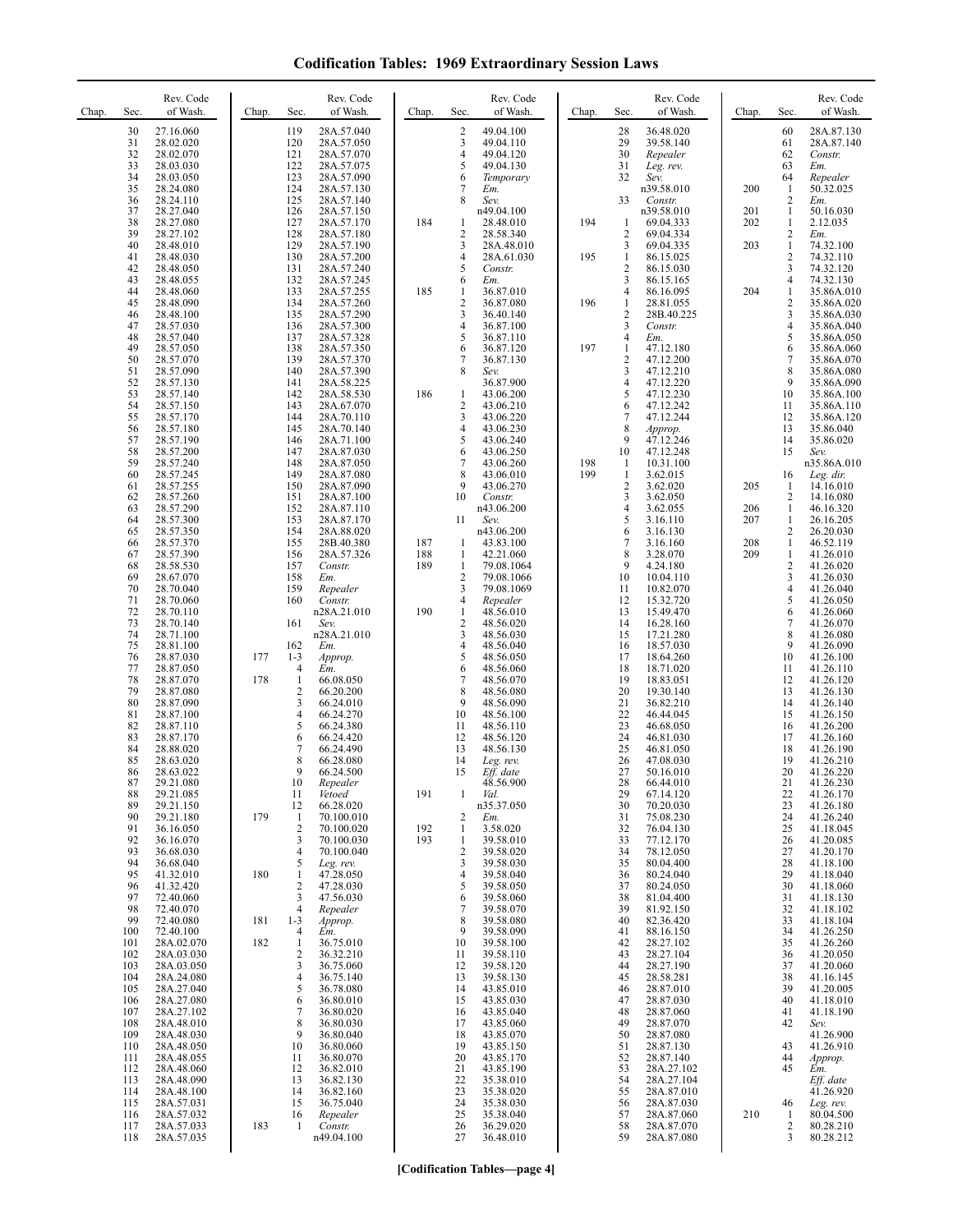## **Codification Tables: 1969 Extraordinary Session Laws**

| Chap.             | Sec.                                                                  | Rev. Code<br>of Wash.                                                                                                                                    | Chap.             | Rev. Code<br>Sec.<br>of Wash.                                                                                                                                                                                                              | Chap.      | Sec.                                                             | Rev. Code<br>of Wash.                                                                                                                          | Chap. | Sec.                                                                 | Rev. Code<br>of Wash.                                                                                                                                 | Chap.      | Sec.                                                                                  | Rev. Code<br>of Wash.                                                                                                                        |
|-------------------|-----------------------------------------------------------------------|----------------------------------------------------------------------------------------------------------------------------------------------------------|-------------------|--------------------------------------------------------------------------------------------------------------------------------------------------------------------------------------------------------------------------------------------|------------|------------------------------------------------------------------|------------------------------------------------------------------------------------------------------------------------------------------------|-------|----------------------------------------------------------------------|-------------------------------------------------------------------------------------------------------------------------------------------------------|------------|---------------------------------------------------------------------------------------|----------------------------------------------------------------------------------------------------------------------------------------------|
|                   | 4<br>5<br>6<br>7<br>8<br>9<br>10<br>11<br>12<br>13<br>14<br>15        | 81.12.010<br>81.16.010<br>81.24.010<br>81.44.085<br>81.53.060<br>81.53.080<br>81.68.010<br>81.77.080<br>81.80.270<br>81.80.300<br>81.80.320<br>Eff. date | 222               | 9<br>2.06.090<br>10<br>2.06.100<br>11<br>29.21.150<br>12<br>Vetoed<br>13<br>Em.<br>28.76.420<br>1<br>$\overline{2}$<br>28B.10.280<br>3<br>28B.10.281<br>$\overline{4}$<br>Constr.<br>5<br>Eff. date<br>n28B.10.280<br>6<br>7<br>28B.10.800 | 231<br>232 | 7<br>8<br>9<br>10<br>1<br>2<br>1<br>$\overline{\mathbf{c}}$<br>3 | 35.38.130<br>35.38.140<br>Par. veto<br>43.85.270<br>Vetoed<br>Par. veto<br>70.54.110<br>Em.<br>Purpose<br>n39.52.020<br>14.08.112<br>14.08.114 |       | 81<br>82<br>83<br>84<br>85<br>86<br>87<br>88<br>89<br>90<br>91<br>92 | 53.34.060<br>53.39.030<br>54.24.060<br>54.24.090<br>56.16.040<br>56.16.060<br>57.20.010<br>57.20.020<br>52.16.061<br>52.20.060<br>53.44.020<br>Vetoed | 236        | 1<br>$\overline{c}$<br>3<br>$\overline{4}$<br>5<br>6<br>7<br>8<br>9<br>10<br>11<br>12 | 8.25.080<br>8.25.090<br>8.25.100<br>8.25.110<br>8.25.040<br>8.25.050<br>8.25.060<br>8.25.120<br>8.25.130<br>8.25.140<br>8.25.150<br>8.25.160 |
| 211<br>212        | 16<br>17<br>$\mathbf{1}$<br>2<br>3<br>1                               | 81.80.312<br>81.80.060<br>35.39.040<br>41.28.080<br>41.28.085<br>43.105.031                                                                              |                   | 8<br>28B.10.802<br>9<br>Vetoed<br>10<br>28B.10.804<br>11<br>28B.10.806<br>12<br>28B.10.808<br>13<br>28B.10.810                                                                                                                             |            | $\overline{4}$<br>5<br>6<br>7<br>8<br>9                          | 27.12.223<br>Vetoed<br>28.76.192<br>28.76.194<br>28.76.200<br>28.77.370                                                                        |       | 93<br>94<br>95<br>96                                                 | 39.44.030<br>Savings<br>n39.52.020<br>Sev.<br>n39.52.020<br>28B.10.310                                                                                |            | 13<br>14<br>15<br>16<br>17<br>18                                                      | 8.25.170<br>8.25.180<br>8.25.190<br>8.25.900<br>8.25.910<br>8.25.920                                                                         |
|                   | 2<br>3<br>4<br>5<br>6<br>7                                            | 43.105.040<br>43.105.015<br>43.105.070<br>1.08.100<br>Repealer<br>Em.<br>Eff. date                                                                       |                   | 14<br>28B.10.812<br>15<br>28B.10.814<br>16<br>28B.10.816<br>17<br>28B.10.818<br>18<br>28B.10.820<br>19<br>28B.10.822<br>20<br>28B.10.824                                                                                                   |            | 10<br>11<br>12<br>13<br>14<br>15<br>16                           | 28.77.530<br>28.77.547<br>28.80.530<br>28.80.560<br>54.24.018<br>35.41.030<br>35.58.450                                                        |       | 97<br>98<br>99<br>100<br>101<br>102<br>103                           | 28B.10.315<br>28B.10.325<br>28B.20.396<br>28B.20.715<br>28B.20.730<br>28B.30.730<br>28B.30.760                                                        | 237        | 19<br>20<br>1<br>$\overline{c}$<br>3<br>$\overline{4}$<br>5                           | 8.25.930<br>Em.<br>41.04.180<br>28.76.410<br>28A.58.420<br>28B.10.660<br>41.04.200                                                           |
| 213<br>214<br>215 | 1<br>2<br>3<br>1<br>2<br>1                                            | n43.105.031<br>2.08.061<br>2.08.064<br>2.08.065<br>82.24.040<br>82.24.050<br>41.56.140                                                                   | 223               | 21,22<br>Vetoed<br>23<br>Par. veto<br>Approp.<br>24<br>Sev.<br>25<br>Vetoed<br>Title 28A<br>Title 28B                                                                                                                                      |            | 17<br>18<br>19<br>20<br>21<br>22<br>23                           | 35.58.460<br>35.58.470<br>35.61.170<br>35.67.080<br>35.81.100<br>35.82.140<br>35.89.020                                                        | 233   | 104<br>105<br>106<br>107<br>108<br>109<br>1                          | 28B.40.730<br>28B.40.770<br>28B.50.350<br>28B.50.390<br>Constr.<br>Em.<br>67.16.012                                                                   |            | 6<br>7<br>8<br>9<br>10<br>11                                                          | 41.04.210<br>41.04.220<br>Temporary<br>Constr.<br>Eff. date<br>n41.04.180<br>Em.                                                             |
|                   | $\overline{\mathbf{c}}$<br>3<br>4<br>5<br>6<br>$\overline{7}$<br>8    | 41.56.150<br>41.56.160<br>41.56.170<br>41.56.180<br>41.56.190<br>41.56.400<br>41.56.405                                                                  | 224<br>225<br>226 | 84.69.020<br>1<br>$\overline{2}$<br>84.36.129<br>3<br>Em.<br>82.50.190<br>1<br>$\overline{c}$<br>Em.<br>1<br>Par. veto<br>36.17.020                                                                                                        |            | 24<br>25<br>26<br>27<br>28<br>29<br>30                           | 35.92.080<br>35.92.100<br>36.62.070<br>36.67.530<br>36.67.560<br>36.76.090<br>36.76.140                                                        | 234   | 2<br>3<br>1<br>$\mathbf{2}$<br>3<br>4                                | 67.16.017<br>Par. veto<br>67.16.102<br>42.18.010<br>42.18.020<br>42.18.030<br>42.18.040                                                               | 238        | 1<br>2<br>3<br>4<br>5<br>6<br>7                                                       | 28.85.320<br>28.85.340<br>28.85.360<br>28.85.370<br>28B.50.320<br>28B.50.340<br>28B.50.360                                                   |
|                   | 9<br>10<br>11<br>12<br>13<br>14<br>15                                 | 41.56.410<br>41.56.415<br>41.56.420<br>Approp.<br>41.06.340<br>28B.16.230<br>Em.                                                                         | 227               | 2<br>36.27.060<br>$\mathbf{1}$<br>Par. veto<br>9.41.090<br>$\overline{2}$<br>9.41.093<br>3<br>9.41.095<br>$\overline{4}$<br>Par. veto<br>9.41.110                                                                                          |            | 31<br>32<br>33<br>34<br>35<br>36<br>37                           | 39.52.020<br>43.21.340<br>47.56.140<br>47.60.060<br>28.85.350<br>28.85.390<br>53.40.030                                                        |       | 5<br>6<br>7<br>8<br>9<br>10<br>11                                    | 42.18.050<br>42.18.060<br>42.18.070<br>42.18.080<br>42.18.090<br>42.18.100<br>42.18.110                                                               | 239        | 8<br>9<br>10<br>1<br>$\sqrt{2}$<br>3<br>4                                             | 28B.50.370<br>Constr.<br>Em.<br>43.41.030<br>43.41.040<br>43.41.050<br>43.41.060                                                             |
| 216<br>217        | -1<br>$\overline{\mathbf{c}}$<br>3<br>4<br>1<br>2<br>3<br>4<br>5<br>6 | 84.52.050<br>84.52.065<br>84.56.020<br>Em.<br>28.41.140<br>28.41.145<br>28A.41.140<br>28A.41.145<br>Approp.<br>Constr.                                   | 228               | 19.31.010<br>1<br>$\overline{2}$<br>19.31.020<br>3<br>19.31.030<br>19.31.040<br>4<br>5<br>Par. veto<br>19.31.050<br>19.31.060<br>6<br>7<br>19.31.070<br>8<br>19.31.080<br>9<br>19.31.090                                                   |            | 38<br>39<br>40<br>41<br>42<br>43<br>44<br>45<br>46<br>47         | 53.40.110<br>53.40.130<br>52.16.100<br>79.24.610<br>79.24.612<br>85.05.300<br>86.09.580<br>86.09.598<br>87.03.200<br>91.04.490                 |       | 12<br>13<br>14<br>15<br>16<br>17<br>18<br>19<br>20                   | 42.18.120<br>42.18.130<br>42.18.140<br>42.18.150<br>42.18.160<br>42.18.170<br>Par. veto<br>42.18.180<br>42.18.190<br>42.18.200                        |            | 5<br>6<br>7<br>8<br>9<br>10<br>11<br>12                                               | 43.41.070<br>43.41.080<br>41.06.075<br>43.41.100<br>43.88.020<br>Par. veto<br>43.88.025<br>Par. veto<br>43.41.110<br>43.41.120               |
| 218               | 7<br>1<br>2<br>3<br>4<br>5<br>6<br>7<br>8<br>9                        | Em.<br>Eff. date<br>46.81.010<br>46.81.020<br>46.81.030<br>46.81.050<br>46.81.060<br>46.81.070<br>46.81.900<br>46.20.055                                 |                   | 10<br>19.31.100<br>11<br>19.31.110<br>19.31.120<br>12<br>13<br>19.31.130<br>14<br>19.31.140<br>15<br>19.31.150<br>19.31.160<br>16<br>19.31.170<br>17<br>18<br>19.31.180<br>19<br>19.31.190<br>20                                           |            | 48<br>49<br>50<br>51<br>52<br>53<br>54<br>55<br>56<br>57         | 91.08.480<br>Vetoed<br>85.05.480<br>85.06.270<br>85.06.321<br>85.07.070<br>85.16.180<br>87.19.030<br>87.22.150<br>87.22.160<br>87.28.020       |       | 21<br>22<br>23<br>24<br>25<br>26<br>27<br>28<br>29<br>30             | 42.18.210<br>42.18.220<br>42.18.230<br>42.18.240<br>42.18.250<br>42.18.260<br>42.18.270<br>42.18.280<br>42.18.290<br>42.18.300                        |            | 13<br>14<br>15<br>16<br>17<br>18<br>19<br>20<br>21                                    | 43.41.900<br>43.41.910<br>43.41.920<br>43.41.930<br>43.41.940<br>43.41.950<br>43.41.960<br>43.41.970<br>Sev.<br>43.41.980                    |
| 219               | 10<br>11<br>12<br>13<br>-1<br>$\overline{\mathbf{c}}$<br>3<br>4       | 46.20.070<br>46.20.100<br>Vetoed<br>46.04.700<br>Em.<br>41.20.050<br>41.20.060<br>41.26.110<br>41.26.150                                                 |                   | Par. veto<br>19.31.200<br>21<br>19.31.210<br>22<br>19.31.220<br>23<br>19.31.230<br>24<br>19.31.240<br>25<br>19.31.250<br>26<br>19.31.260<br>27<br>Sev.                                                                                     |            | 58<br>59<br>60<br>61<br>62<br>63<br>64<br>65<br>66               | 87.28.070<br>88.32.140<br>89.30.418<br>89.30.520<br>90.50.010<br>8.12.400<br>17.28.260<br>28A.51.180                                           |       | 31<br>32<br>33<br>34<br>35<br>36<br>37<br>38<br>39                   | 42.18.310<br>42.18.320<br>42.18.330<br>42.20.010<br>86.09.286<br>42.21.090<br>42.22.120<br>Repealer<br>42.18.340                                      | 240<br>241 | 22<br>23<br>24<br>1<br>2<br>3<br>$\mathbf{1}$<br>2<br>3                               | Repealer<br>Vetoed<br>Special<br>1.12.025<br>1.12.026<br>Em.<br>48.05.370<br>48.06.110<br>48.05.140                                          |
| 220               | 5<br>6<br>1<br>2<br>3<br>4                                            | Sev.<br>Eff. date<br>43.100.030<br>43.100.080<br>43.100.085<br>Approp.                                                                                   | 229               | 19.31.900<br>Eff. date<br>28<br>19.31.910<br>43.22.340<br>1<br>2<br>Par. veto<br>43.22.370                                                                                                                                                 |            | 67<br>68<br>69<br>70<br>71<br>72                                 | 28.52.050<br>28.52.055<br>28.81.530<br>28.81.570<br>35.67.140<br>36.76.010                                                                     | 235   | 40<br>1<br>2<br>3<br>4<br>5                                          | 42.18.900<br>28A.96.010<br>28A.96.020<br>28A.96.030<br>28A.96.040<br>28A.96.050                                                                       |            | 4<br>5<br>6<br>7<br>8<br>9                                                            | 48.13.110<br>48.13.120<br>48.13.125<br>48.13.160<br>48.14.010<br>48.14.020                                                                   |
| 221               | 1<br>2<br>3<br>4<br>5<br>6<br>7<br>8                                  | 2.06.010<br>2.06.020<br>2.06.030<br>2.06.040<br>2.06.050<br>2.06.060<br>2.06.070<br>2.06.080                                                             | 230               | 43.22.420<br>3<br>43.22.345<br>4<br>43.85.250<br>1<br>$\overline{c}$<br>43.85.260<br>3<br>36.48.160<br>$\overline{4}$<br>36.48.170<br>5<br>36.48.180<br>6<br>35.38.120                                                                     |            | 73<br>74<br>75<br>76<br>77<br>78<br>79<br>80                     | 36.88.200<br>37.16.020<br>37.16.030<br>39.48.010<br>47.57.550<br>47.58.040<br>53.34.030<br>53.34.040                                           |       | 6<br>7<br>8<br>9<br>10<br>11<br>12<br>13                             | 28A.96.060<br>28A.96.070<br>28A.96.080<br>28A.96.090<br>28A.96.100<br>28A.96.300<br>Sev.<br>Em.                                                       |            | 10<br>11<br>12<br>13<br>14<br>15<br>16<br>17                                          | 48.15.090<br>48.17.530<br>48.20.052<br>48.31.190<br>48.34.020<br>48.34.100<br>48.36.150<br>48.48.020                                         |

**[Codification Tables—page 5]**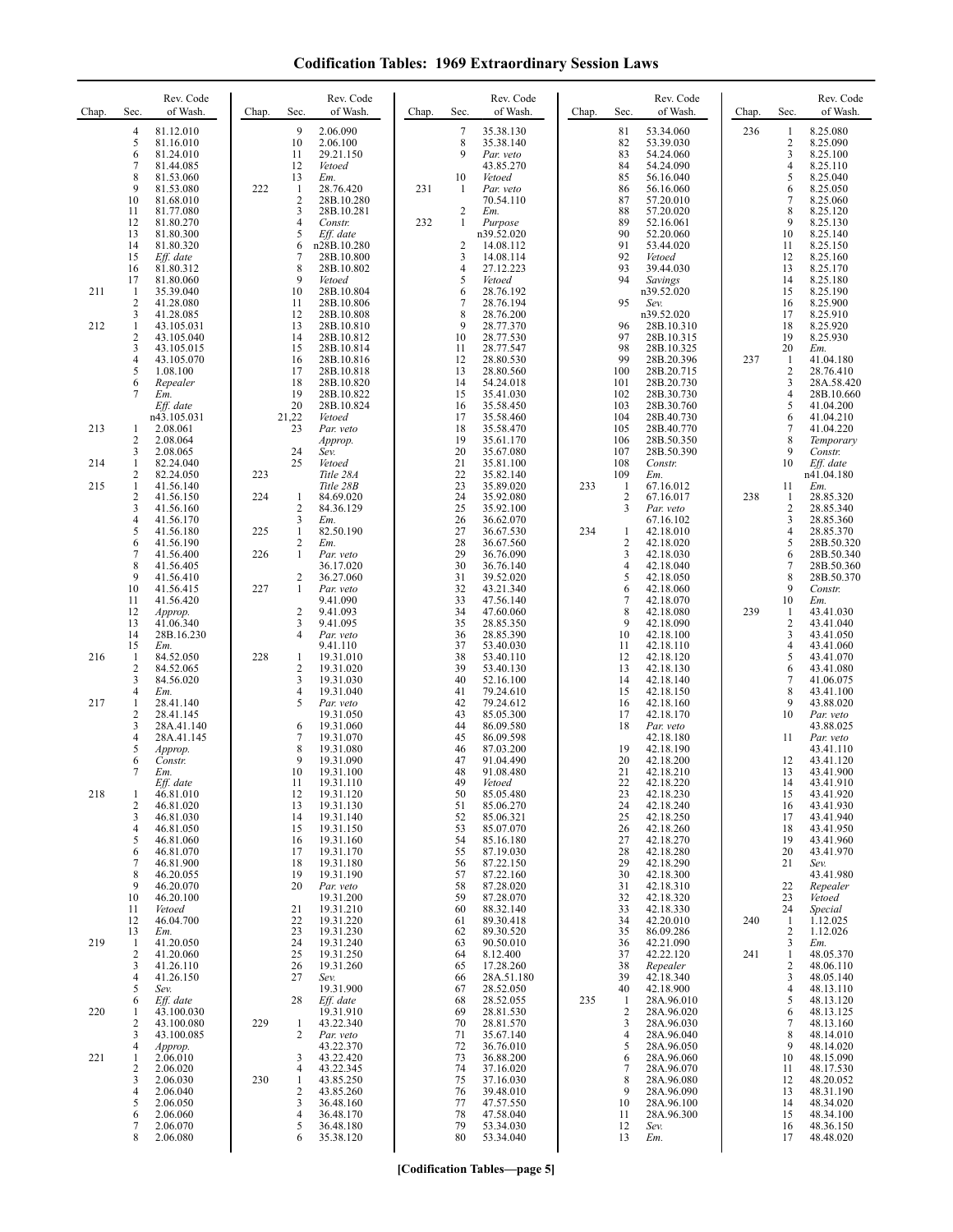| <b>Codification Tables: 1969 Extraordinary Session Laws</b> |  |  |  |  |
|-------------------------------------------------------------|--|--|--|--|
|-------------------------------------------------------------|--|--|--|--|

| Chap.                                  | Rev. Code<br>of Wash.<br>Sec.                                                                                                                                                                                                                                                                                                                                                               | Chap.      | Rev. Code<br>of Wash.<br>Sec.                                                                                                                                                                                                                                                                                                                                                                                   | Chap. | Rev. Code<br>of Wash.<br>Sec.                                                                                                                                                                                                                                                                                                                                                                                   | Chap.             | Rev. Code<br>of Wash.<br>Sec.                                                                                                                                                                                                                                                                                                                                                                                                | Chap.             | Sec.                                                                                                                                                       | Rev. Code<br>of Wash.                                                                                                                                                                                                                                                                     |
|----------------------------------------|---------------------------------------------------------------------------------------------------------------------------------------------------------------------------------------------------------------------------------------------------------------------------------------------------------------------------------------------------------------------------------------------|------------|-----------------------------------------------------------------------------------------------------------------------------------------------------------------------------------------------------------------------------------------------------------------------------------------------------------------------------------------------------------------------------------------------------------------|-------|-----------------------------------------------------------------------------------------------------------------------------------------------------------------------------------------------------------------------------------------------------------------------------------------------------------------------------------------------------------------------------------------------------------------|-------------------|------------------------------------------------------------------------------------------------------------------------------------------------------------------------------------------------------------------------------------------------------------------------------------------------------------------------------------------------------------------------------------------------------------------------------|-------------------|------------------------------------------------------------------------------------------------------------------------------------------------------------|-------------------------------------------------------------------------------------------------------------------------------------------------------------------------------------------------------------------------------------------------------------------------------------------|
| 242<br>243                             | 18<br>48.08.190<br>19<br>48.18.291<br>20<br>48.18.292<br>21<br>48.18.293<br>22<br>48.18.295<br>23<br>48.18.296<br>24<br>48.18.297<br>25<br>Constr.<br>n48.18.291<br>26<br>Repealer<br>84.54.080<br>1<br>45.82.010<br>1<br>$\overline{\mathbf{c}}$<br>52.16.160<br>3<br>45.82.020<br>4<br>45.12.100<br>5<br>45.56.040                                                                        | 256        | 22<br>Sev.<br>n35.58.272<br>72.50.120<br>1<br>$\overline{2}$<br>72.50.130<br>3<br>72.50.140<br>$\overline{4}$<br>72.50.150<br>5<br>72.50.160<br>72.50.170<br>6<br>7<br>69.33.220<br>8<br>69.33.300<br>9<br>69.40.060<br>10<br>69.40.070<br>11<br>69.40.110<br>12<br>69.40.075<br>13<br>9.68.050<br>14<br>9.68.060                                                                                               | 262   | Repealer<br>31<br>32<br>Temporary<br>33<br>Constr.<br>34<br>Em.<br>Eff. date<br>35<br>28B.50.875<br>36<br>Leg. rev.<br>37<br>Sev.<br>n28B.50.020<br>Leg. dir.<br>-1<br>$\overline{2}$<br>82.30.010<br>3<br>82.30.020<br>4<br>82.30.030<br>5<br>82.30.040<br>82.30.050<br>6<br>7<br>Par. veto                                                                                                                    | 264               | 6<br>28B.81.060<br>$\tau$<br>28B.81.070<br>8<br>28B.81.080<br>9<br>28B.81.090<br>10<br>Vetoed<br>11<br>Approp.<br>12<br>Sev.<br>28B.81.900<br>13<br>Repealer<br>7.33.010<br>1<br>$\overline{\mathbf{c}}$<br>7.33.020<br>3<br>7.33.030<br>4<br>7.33.040<br>5<br>7.33.050<br>6<br>7.33.060<br>$\overline{7}$<br>7.33.070                                                                                                       |                   | 3<br>4<br>5<br>6<br>7<br>8<br>9<br>10<br>11<br>12<br>13<br>14<br>15<br>16<br>17<br>18                                                                      | 58.17.030<br>58.17.040<br>58.17.050<br>58.17.060<br>58.17.070<br>58.17.080<br>58.17.090<br>58.17.100<br>58.17.110<br>58.17.120<br>58.17.130<br>58.17.140<br>58.17.150<br>58.17.160<br>58.17.170<br>58.17.180                                                                              |
| 244                                    | 6<br>45.72.070<br>7<br>Repealer<br>8<br>Sev.<br>n52.16.160<br>28A.47.800<br>1<br>2<br>28A.47.801<br>3<br>28A.47.802<br>28A.47.803<br>4<br>5<br>28A.47.804<br>6<br>28A.47.805<br>7<br>28A.47.806<br>8<br>28A.47.807<br>9<br>28A.47.808<br>28A.47.809<br>10<br>11<br>28A.47.810<br>12<br>28A.47.811<br>13<br>28.41.140<br>14<br>28A.41.140<br>15<br>Constr.<br>16<br>Sev.<br>n28A.525.162     | 257<br>258 | 15<br>9.68.070<br>16<br>9.68.080<br>17<br>9.68.090<br>18<br>9.68.100<br>19<br>9.68.110<br>20<br>9.68.120<br>21<br>Sev.<br>n9.68.050<br>82.04.435<br>-1<br>$\overline{2}$<br>Em.<br>$\mathbf{1}$<br>35.43.040<br>$\overline{2}$<br>35.43.042<br>3<br>35.43.080<br>4<br>35.43.100<br>5<br>35.43.120<br>6<br>35.44.020<br>7<br>35.44.047<br>8<br>35.44.220<br>9<br>35.44.250<br>10<br>35.44.410<br>11<br>35.45.020 |       | 82.30.060<br>8<br>82.30.070<br>9<br>82.30.080<br>10<br>82.30.090<br>82.30.100<br>11<br>12<br>82.30.110<br>13<br>82.30.120<br>14<br>82.30.130<br>15<br>82.30.140<br>16<br>Par. veto<br>82.30.150<br>17<br>82.30.160<br>18<br>82.30.170<br>19<br>82.30.180<br>20<br>82.30.190<br>21<br>82.30.200<br>22<br>82.30.210<br>23<br>82.30.220<br>24<br>82.30.230<br>25<br>82.30.240<br>26<br>82.30.250                   |                   | 8<br>7.33.080<br>9<br>7.33.090<br>10<br>7.33.100<br>11<br>7.33.110<br>12<br>7.33.120<br>13<br>7.33.130<br>14<br>7.33.140<br>15<br>7.33.150<br>16<br>7.33.160<br>7.33.170<br>17<br>18<br>7.33.180<br>19<br>7.33.190<br>20<br>7.33.200<br>21<br>7.33.210<br>22<br>7.33.220<br>23<br>7.33.230<br>24<br>7.33.240<br>25<br>7.33.250<br>26<br>7.33.260<br>27<br>7.33.270<br>28<br>7.33.280                                         | 272               | 19<br>20<br>21<br>22<br>23<br>24<br>25<br>26<br>27<br>28<br>29<br>30<br>31<br>32<br>33<br>34<br>35<br>36<br>-1<br>2                                        | 58.17.190<br>58.17.200<br>58.17.210<br>58.17.220<br>58.17.230<br>58.17.240<br>58.24.040<br>58.17.250<br>58.17.260<br>58.17.270<br>58.17.280<br>58.17.165<br>58.17.290<br>58.17.300<br>58.17.900<br>58.08.040<br>Sev.<br>58.17.910<br>Repealer<br>79.24.650<br>79.24.652                   |
| 245<br>246<br>247<br>248<br>249<br>250 | 17<br>Em.<br>84.36.040<br>-1<br>$\mathbf{1}$<br>82.04.400<br>2<br>Em.<br>$\mathbf{1}$<br>79.08.1072<br>2<br>79.08.1074<br>$\mathbf{1}$<br>43.88.195<br>1<br>11.08.205<br>1<br>66.44.315                                                                                                                                                                                                     | 259        | 12<br>35.45.155<br>13<br>35.49.010<br>14<br>35.49.020<br>15<br>35.49.030<br>16<br>35.50.005<br>17<br>Repealer<br>74.08.120<br>-1<br>$\overline{2}$<br>36.24.155<br>3<br>36.24.175                                                                                                                                                                                                                               |       | 27<br>82.30.260<br>28<br>82.30.270<br>29<br>82.30.280<br>30<br>82.04.050<br>31<br>82.08.020<br>32<br>82.12.020<br>33<br>82.04.230<br>34<br>82.04.240<br>35<br>82.04.250                                                                                                                                                                                                                                         | 265               | 29<br>7.33.290<br>30<br>7.33.300<br>31<br>7.33.310<br>32<br>7.33.320<br>33<br>7.33.330<br>34<br>7.33.340<br>35<br>50.20.045<br>36<br>Repealer<br>44.30.010<br>1                                                                                                                                                                                                                                                              |                   | 3<br>4<br>5<br>6<br>7<br>8<br>9<br>10<br>11                                                                                                                | 79.24.654<br>79.24.656<br>79.24.658<br>79.24.660<br>79.24.662<br>79.24.664<br>79.24.666<br>Repealer<br>Sev.                                                                                                                                                                               |
| 251<br>252<br>253                      | 2<br>66.24.481<br>84.60.010<br>$\mathbf{1}$<br>36.40.040<br>1<br>2<br>36.40.100<br>3<br>36.32.440<br>75.24.100<br>1<br>$\overline{\mathbf{c}}$<br>75.28.281<br>3<br>75.28.280<br>4<br>75.28.287                                                                                                                                                                                             | 260        | $\mathbf{1}$<br>44.39.010<br>$\overline{c}$<br>44.39.015<br>3<br>44.39.020<br>4<br>44.39.025<br>5<br>44.39.030<br>6<br>44.39.035<br>$\overline{7}$<br>44.39.040<br>8<br>44.39.045<br>9<br>44.39.050                                                                                                                                                                                                             |       | 36<br>82.04.260<br>37<br>82.04.270<br>38<br>82.04.280<br>39<br>82.04.290<br>40<br>Par. veto<br>82.04.437<br>82.04.292<br>41<br>42<br>Leg. rev.<br>82.31.010<br>43                                                                                                                                                                                                                                               |                   | 2<br>44.30.015<br>3<br>44.30.020<br>4<br>44.30.025<br>5<br>44.30.030<br>6<br>44.30.035<br>7<br>44.30.040<br>8<br>44.30.045<br>9<br>44.30.050<br>10<br>44.30.055                                                                                                                                                                                                                                                              | 273               | 12<br>1<br>2<br>3<br>4<br>5<br>6<br>7                                                                                                                      | 79.24.668<br>Em.<br>79.24.6421<br>79.24.6422<br>79.24.630<br>79.24.632<br>79.24.634<br>79.24.636<br>79.24.638                                                                                                                                                                             |
| 254                                    | 5<br>Constr.<br>n75.24.100<br>6<br>Sev.<br>n75.24.100<br>82.42.010<br>1<br>2<br>82.42.020<br>3<br>82.42.040<br>82.42.050<br>4<br>5<br>82.42.060                                                                                                                                                                                                                                             | 261        | 1<br>43.75.020<br>2<br>28.85.020<br>3<br>28.85.030<br>4<br>28.85.050<br>5<br>Par. veto<br>28.85.060<br>28.85.090<br>6<br>7<br>Par. veto<br>28.85.100                                                                                                                                                                                                                                                            |       | 44<br>82.31.020<br>45<br>82.31.030<br>46<br>82.31.040<br>47<br>82.31.050<br>48<br>82.31.060<br>82.31.070<br>49<br>82.31.080<br>50<br>51<br>82.31.090<br>82.31.100<br>52                                                                                                                                                                                                                                         | 266<br>267<br>268 | 11<br>44.30.060<br>12<br>44.30.065<br>13<br>44.30.070<br>14<br>44.30.075<br>28B.10.315<br>1<br>$\overline{c}$<br>Approp.<br>3<br>Em.<br>79.01.216<br>1<br>28B.10.290<br>1                                                                                                                                                                                                                                                    | 274               | 8<br>9<br>10<br>11<br>12<br>13<br>14<br>-1                                                                                                                 | 79.24.640<br>79.24.642<br>79.24.645<br>79.24.570<br>79.24.580<br>Sev.<br>79.24.647<br>Em.<br>82.50.160                                                                                                                                                                                    |
| 255                                    | 6<br>Temporary<br>Eff. date<br>7<br>n82.42.010<br>35.95.010<br>1<br>2<br>35.95.020<br>82.04.050<br>3<br>4<br>82.04.190<br>82.04.280<br>5<br>6<br>Leg. rev.<br>7<br>35.58.272<br>8<br>35.58.273<br>9<br>35.58.274<br>35.58.275<br>10<br>35.58.276<br>11<br>35.58.277<br>12<br>13<br>35.58.278<br>14<br>35.58.279<br>82.44.150<br>15<br>39.33.050<br>16<br>35.58.450<br>17<br>18<br>35.58.460 |            | 8<br>28.85.140<br>28.85.240<br>9<br>10<br>28.85.250<br>28.85.310<br>11<br>12<br>28.85.340<br>13<br>28.85.350<br>14<br>28.85.360<br>15<br>28.85.535<br>16<br>Repealer<br>17<br>28B.50.020<br>18<br>28B.50.030<br>19<br>28B.50.050<br>20<br>Par. veto<br>28B.50.060<br>21<br>28B.50.090<br>22<br>Par. veto<br>28B.50.100<br>23<br>28B.50.140<br>24<br>28A.09.100<br>25<br>28B.50.250<br>26<br>28B.50.340          | 263   | 53<br>82.31.110<br>82.31.120<br>54<br>55<br>82.31.130<br>82.31.140<br>56<br>57<br>82.31.150<br>82.31.160<br>58<br>59<br>82.31.170<br>84.36.125<br>60<br>84.36.127<br>61<br>84.36.128<br>62<br>84.36.129<br>63<br>84.52.051<br>64<br>84.52.050<br>65<br>74.04.150<br>66<br>67<br>Savings<br>68<br>82.30.290<br>Constr.<br>69<br>70<br>Vetoed<br>71<br>Eff. date<br>72-90<br>Vetoed<br>28B.81.010<br>$\mathbf{1}$ | 269<br>270        | 1<br>41.04.005<br>$\overline{c}$<br>41.04.010<br>3<br>28.77.070<br>28.80.060<br>4<br>5<br>28B.40.361<br>41.20.050<br>6<br>7<br>41.16.220<br>28B.15.380<br>8<br>9<br>28B.40.361<br>10<br>28B.10.290<br>11,12<br>Repealer<br>13<br>Constr.<br>14<br>Em.<br>15<br>Leg. rev.<br>35.03.010<br>1<br>$\overline{\mathbf{c}}$<br>35.03.020<br>35.03.030<br>3<br>35.03.040<br>4<br>5<br>35.03.050<br>35.03.005<br>6<br>7<br>35.23.220 | 275<br>276<br>277 | 2<br>3<br>$\overline{4}$<br>$\mathbf{1}$<br>2<br>3<br>$\mathbf{1}$<br>1<br>2<br>3<br>$\overline{4}$<br>5<br>6<br>7<br>8<br>9<br>10<br>11<br>12<br>13<br>14 | 83.56.030<br>Repealer<br>Eff. date<br>66.28.020<br>66.24.160<br>66.28.025<br>28.85.360<br>28B.80.010<br>28B.80.020<br>28B.80.030<br>28B.80.040<br>28B.80.050<br>28B.80.060<br>28B.80.070<br>Temporary<br>28B.80.080<br>28B.80.090<br>28B.80.100<br>28B.80.110<br>28B.80.120<br>28B.80.900 |
|                                        | 19<br>35.58.2791<br>20<br>35.58.2792<br>21<br>Constr.<br>n35.58.272                                                                                                                                                                                                                                                                                                                         |            | 27<br>28B.50.350<br>28<br>28B.50.360<br>29<br>28B.15.520<br>30<br>28B.50.535                                                                                                                                                                                                                                                                                                                                    |       | $\overline{2}$<br>28B.81.020<br>3<br>28B.81.030<br>28B.81.040<br>4<br>5<br>28B.81.050                                                                                                                                                                                                                                                                                                                           | 271               | 35.24.090<br>8<br>9<br>35.27.130<br>58.17.010<br>1<br>2<br>58.17.020                                                                                                                                                                                                                                                                                                                                                         | 278               | 15<br>$1 - 5$<br>6                                                                                                                                         | Sev.<br>28B.80.910<br>Approp.<br>Em.                                                                                                                                                                                                                                                      |

**[Codification Tables—page 6]**